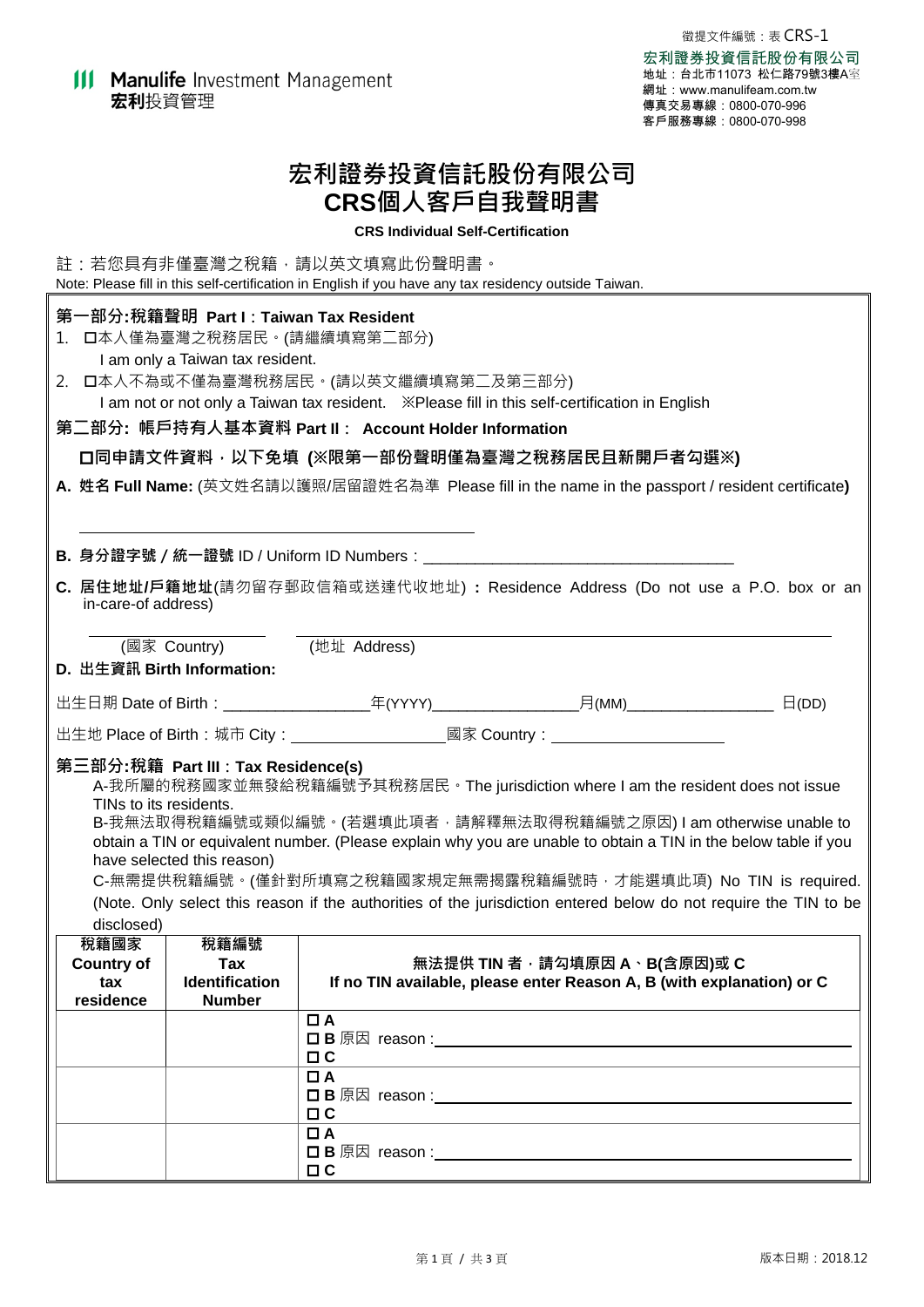# **聲明及簽署 Declarations and Signature**

本人知悉,本聲明書個人資料同意書所含資訊、相關帳戶持有人及任何應申報帳戶資訊,將可能提供中華民國稅捐稽徵 機關,經由政府間協定進行稅務目的金融帳戶資訊交換,提供帳戶持有人為稅務居住者之國家/地區稅捐稽徵機關。I acknowledge that the information contained in this self-certification form and information regarding the Account Holder and any Reportable Account(s) may be provided to the tax authorities of the ROC and exchanged with tax authorities of another country(ies)/jurisdiction(s) in which the Account Holder may be a tax resident pursuant to intergovernmental agreements to exchange financial account information for tax purposes.

本人證明,與本聲明書相關之所有帳戶,本人為帳戶持有人(或本人業經帳戶持有人授權簽署本表)。

I certify that I am the Account Holder (or I am authorized to sign for the Account Holder) of all the account(s) to which this self-certification form relates.

本人聲明﹐就本人所知所信﹐於本自我證明所為之陳述均為正確且完整﹐

I declare that all statements made in this declaration are, to the best of my knowledge and belief, correct and complete.

本人承諾,若爾後有任何 CRS 身分別變更之情事,以致影響本聲明書第一部分所述之個人稅務居住者身分,或所載資 料不正確或不完整,本人會通知宏利投信,並在狀態變動後30日內提供宏利投信一份經適當更新之自我聲明書。

I undertake to advise Manulife Investment Management (Taiwan) Co., Limited of any change in circumstances which affects the CRS status of the individual identified in Part 1 of this self-certification form or causes the information contained herein to become incorrect or incomplete, and to provide Manulife Investment Management (Taiwan) Co., Limited with a suitably updated self-certification form within 30 days of such change in circumstances.

此致 宏利證券投資信託股份有限公司 To: Manulife Investment Management (Taiwan) Co., Limited

立書人簽名 (章) Signature :

簽署日期 Date :

以下僅限內部使用

經辦人員請勾選下列說明並簽章(單選必填) 若有發現稅籍國家可能不一致之情形,請進一步向客戶詢問聲明書是否已填寫確實、合理且完整。 如有進一步取得其他證明文件者,則請一併提供。 本人未發現上述身分聲明書所聲明之稅籍國家有不合理之情事。 口稅籍有可能不一致之情形,但已向帳戶確認其所聲明之稅籍國家已填寫確實、合理且完整。 註:有可能不一致的情形列舉如下(但不限於下列情形) ✔ 身分證明文件或相關資料顯示可能為其他國家的稅務居民。 ✔ 身分證明文件或相關資料顯示為其他國家的國籍或公民。 ✔ 居住地址(戶籍地址)顯示為其他國家。

日期:

業務人員主管: 業務人員經辦: